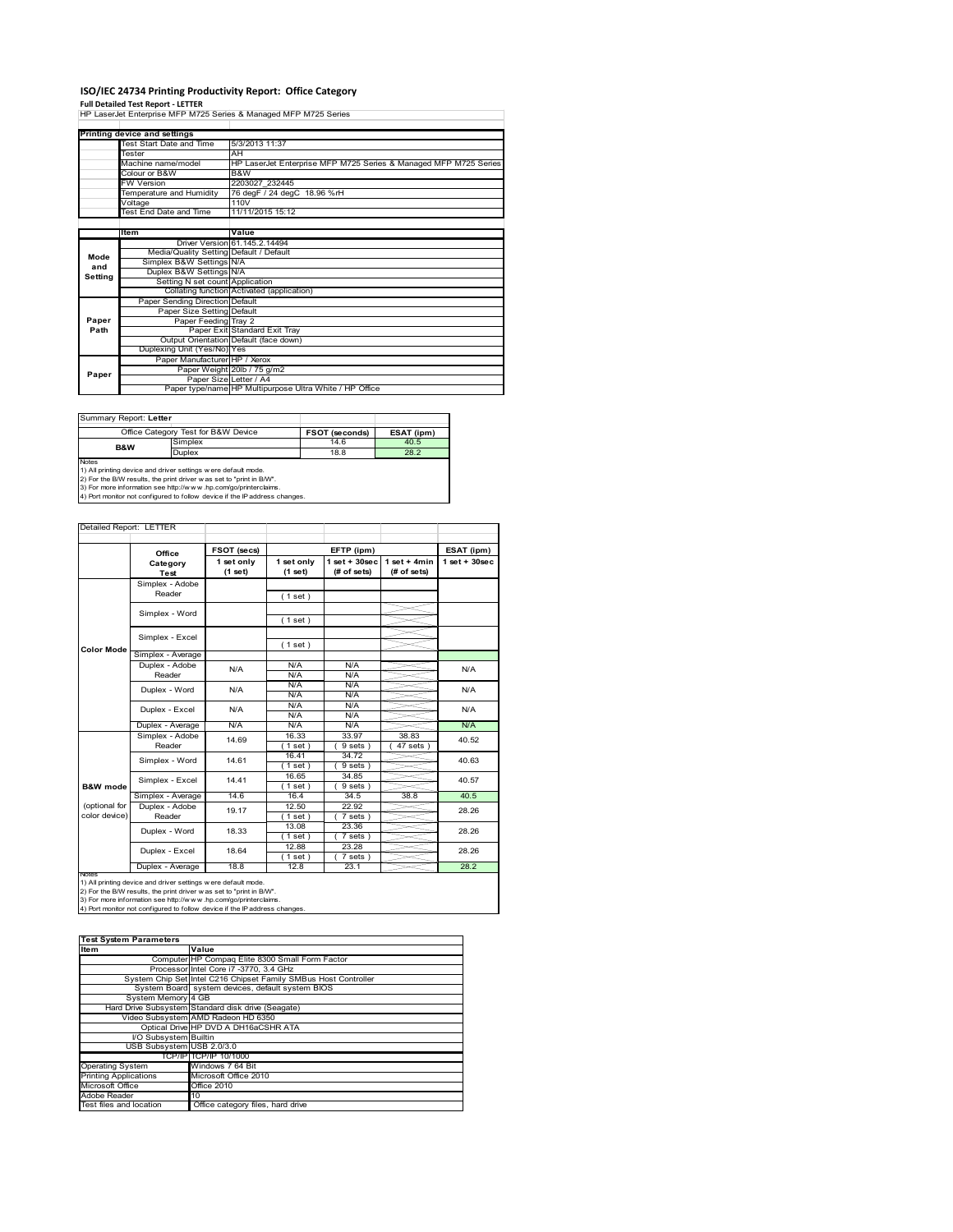## **ISO/IEC 24734 Printing Productivity Report: Office Category**

**Full Detailed Test Report ‐ A4**

HP LaserJet Enterprise MFP M725 Series & Managed MFP M725 Series

|         | Printing device and settings            |                                                                  |
|---------|-----------------------------------------|------------------------------------------------------------------|
|         | Test Start Date and Time                | 5/3/2013 11:37                                                   |
|         | Tester                                  | AH                                                               |
|         | Machine name/model                      | HP LaserJet Enterprise MFP M725 Series & Managed MFP M725 Series |
|         | Colour or B&W                           | B&W                                                              |
|         | <b>FW Version</b>                       | 2203027 232445                                                   |
|         | Temperature and Humidity                | 76 degF / 24 degC 18.96 %rH                                      |
|         | Voltage                                 | 110V                                                             |
|         | <b>Test End Date and Time</b>           | 11/11/2015 15:12                                                 |
|         |                                         |                                                                  |
|         | <b>Item</b>                             | Value                                                            |
|         |                                         | Driver Version 61.145.2.14494                                    |
| Mode    | Media/Quality Setting Default / Default |                                                                  |
| and     | Simplex B&W Settings N/A                |                                                                  |
| Setting | Duplex B&W Settings N/A                 |                                                                  |
|         | Setting N set count Application         |                                                                  |
|         |                                         | Collating function Activated (application)                       |
|         | Paper Sending Direction Default         |                                                                  |
|         | Paper Size Setting Default              |                                                                  |
| Paper   | Paper Feeding Tray 2                    |                                                                  |
| Path    |                                         | Paper Exit Standard Exit Tray                                    |
|         |                                         | Output Orientation Default (face down)                           |
|         | Duplexing Unit (Yes/No) Yes             |                                                                  |
|         | Paper Manufacturer HP / Xerox           |                                                                  |
| Paper   |                                         | Paper Weight 20lb / 75 g/m2                                      |
|         |                                         | Paper Size Letter / A4                                           |
|         |                                         | Paper type/name HP Multipurpose Ultra White / HP Office          |

Summary Report: **A4**

| I Juli III KAI VII NGUU IL. PII T                                   |                                     |                       |            |  |  |
|---------------------------------------------------------------------|-------------------------------------|-----------------------|------------|--|--|
|                                                                     | Office Category Test for B&W Device | <b>FSOT (seconds)</b> | ESAT (ipm) |  |  |
| <b>B&amp;W</b>                                                      | Simplex                             | 14.8                  | 41.4       |  |  |
|                                                                     | <b>Duplex</b>                       | 18.6                  | 28.4       |  |  |
| <b>Notes</b>                                                        |                                     |                       |            |  |  |
| 1) All printing device and driver settings w ere default mode.      |                                     |                       |            |  |  |
| 2) For the B/W results, the print driver was set to "print in B/W". |                                     |                       |            |  |  |

2) For the B/W results, the print driver w as set to "print in B/W".<br>3) For more information see http://w w w.hp.com/go/printerclaims.<br>4) Port monitor not configured to follow device if the IP address changes.

| Detailed Report: A4            |                           |                       |                       |                                 |                                |                    |
|--------------------------------|---------------------------|-----------------------|-----------------------|---------------------------------|--------------------------------|--------------------|
|                                | Office                    | FSOT (secs)           |                       | EFTP (ipm)                      |                                | ESAT (ipm)         |
|                                | Category<br><b>Test</b>   | 1 set only<br>(1 set) | 1 set only<br>(1 set) | $1 set + 30 sec$<br>(# of sets) | $1 set + 4 min$<br>(# of sets) | $1$ set + $30$ sec |
|                                | Simplex - Adobe<br>Reader |                       | (1 set)               |                                 |                                |                    |
|                                | Simplex - Word            |                       | (1 set)               |                                 |                                |                    |
| Colour                         | Simplex - Excel           |                       |                       |                                 |                                |                    |
| Mode                           | Simplex - Average         |                       | (1 set)               |                                 |                                |                    |
|                                | Duplex - Adobe<br>Reader  | N/A                   | N/A<br>N/A            | N/A<br>N/A                      |                                | N/A                |
|                                | Duplex - Word             | N/A                   | N/A<br>N/A            | N/A<br>N/A                      |                                | N/A                |
|                                | Duplex - Excel            | N/A                   | N/A<br>N/A            | N/A<br>N/A                      |                                | N/A                |
|                                | Duplex - Average          | N/A                   | N/A                   | N/A                             |                                | N/A                |
|                                | Simplex - Adobe<br>Reader | 14.61                 | 16.43<br>$1$ set)     | 34.50<br>9 sets)                | 39.54<br>$47$ sets             | 41.40              |
|                                | Simplex - Word            | 15.41                 | 15.57<br>$1$ set)     | 35.51<br>9 sets)                |                                | 41.50              |
| <b>B&amp;W</b> mode            | Simplex - Excel           | 14.30                 | 16.77<br>$1$ set)     | 35.64<br>9 sets)                |                                | 41.51              |
|                                | Simplex - Average         | 14.8                  | 16.2                  | 35.2                            | 39.5                           | 41.4               |
| (optional for<br>color device) | Duplex - Adobe<br>Reader  | 18.64                 | 12.86<br>(1 set)      | 23.04<br>7 sets)                |                                | 28.42              |
|                                | Duplex - Word             | 18.37                 | 13.04<br>(1 set)      | 23.30<br>7 sets)                |                                | 28.42              |
|                                | Duplex - Excel            | 18.57                 | 12.92<br>$1$ set      | 23.52<br>$\overline{7}$ sets)   |                                | 28.42              |
|                                | Duplex - Average          | 18.6                  | 12.9                  | 23.2                            |                                | 28.4               |

nates<br>1) All printing device and driver settings were default mode.<br>2) For the B/W results, the print driver was set to "print in B/W".<br>3) For more information see http://www.hp.com/go/printerclaims.<br>4) Por monitor not con

| <b>Test System Parameters</b> |                                                                 |  |  |  |  |
|-------------------------------|-----------------------------------------------------------------|--|--|--|--|
| Item                          | Value                                                           |  |  |  |  |
|                               | Computer HP Compaq Elite 8300 Small Form Factor                 |  |  |  |  |
|                               | Processor Intel Core i7 -3770, 3.4 GHz                          |  |  |  |  |
|                               | System Chip Set Intel C216 Chipset Family SMBus Host Controller |  |  |  |  |
|                               | System Board system devices, default system BIOS                |  |  |  |  |
| System Memory 4 GB            |                                                                 |  |  |  |  |
|                               | Hard Drive Subsystem Standard disk drive (Seagate)              |  |  |  |  |
|                               | Video Subsystem AMD Radeon HD 6350                              |  |  |  |  |
|                               | Optical Drive HP DVD A DH16aCSHR ATA                            |  |  |  |  |
| I/O Subsystem Builtin         |                                                                 |  |  |  |  |
| USB Subsystem USB 2.0/3.0     |                                                                 |  |  |  |  |
|                               | TCP/IP TCP/IP 10/1000                                           |  |  |  |  |
| <b>Operating System</b>       | Windows 7 64 Bit                                                |  |  |  |  |
| <b>Printing Applications</b>  | Microsoft Office 2010                                           |  |  |  |  |
| Microsoft Office              | Office 2010                                                     |  |  |  |  |
| Adobe Reader                  | 10                                                              |  |  |  |  |
| Test files and location       | Office category files, hard drive                               |  |  |  |  |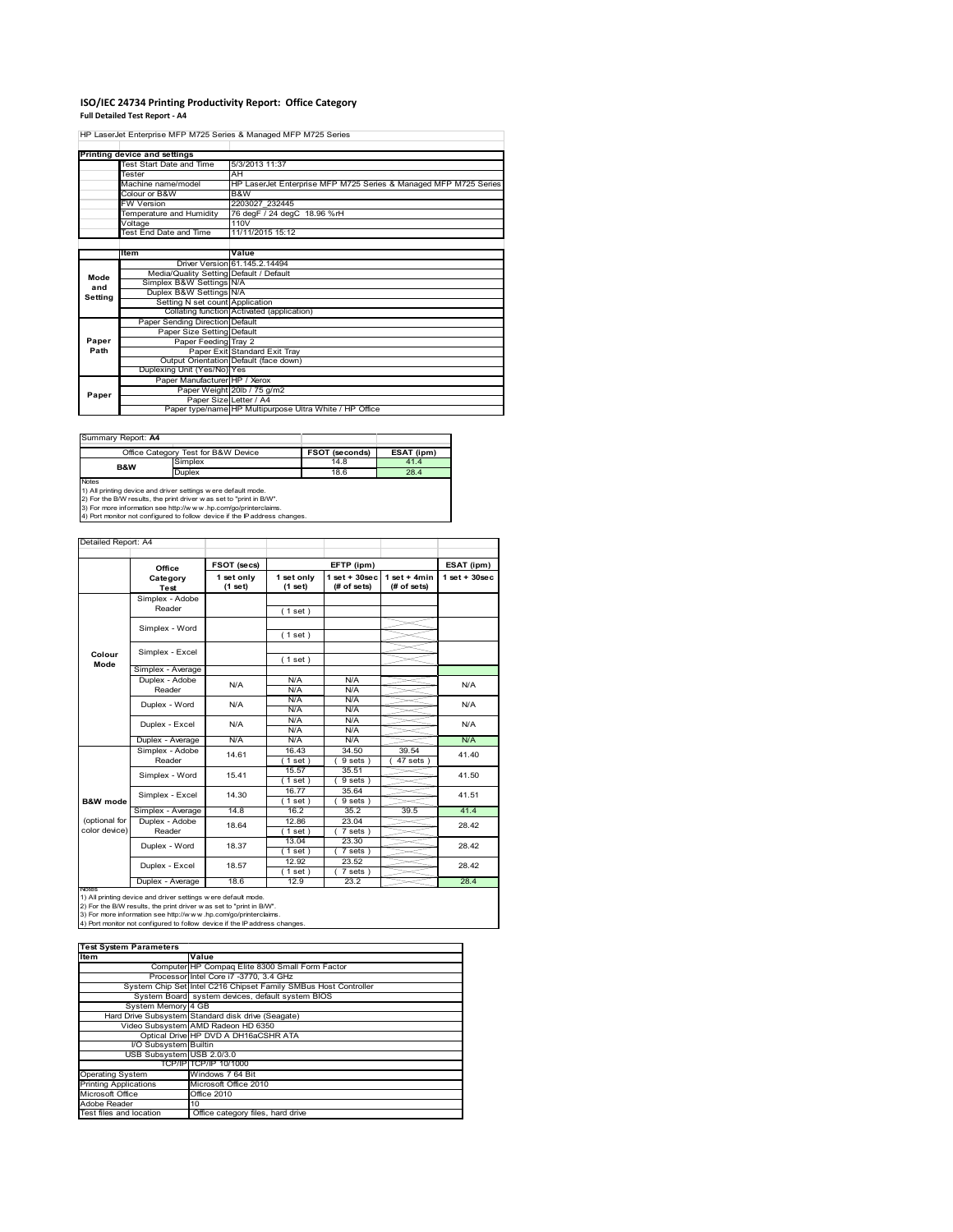## **ISO/IEC 29183 Copy Productivity Report**

#### **Full Detailed Test Report ‐ LETTER**

HP LaserJet Enterprise MFP M725 Series & Managed MFP M725 Series

| <b>Machine Setup Information</b>        |                                                                                     |  |  |  |  |
|-----------------------------------------|-------------------------------------------------------------------------------------|--|--|--|--|
| Test Start Date and Time 6/6/2013 11:31 |                                                                                     |  |  |  |  |
| <b>Tester</b> AH                        |                                                                                     |  |  |  |  |
|                                         | Machine name/model HP LaserJet Enterprise MFP M725 Series & Managed MFP M725 Series |  |  |  |  |
| Colour or B&W B&W                       |                                                                                     |  |  |  |  |
|                                         | FW Version 2203027 232445                                                           |  |  |  |  |
| Configuration (options) Not Specified   |                                                                                     |  |  |  |  |
|                                         | Temperature and Humidity 76 degF / 25 degC 35.9 %rH                                 |  |  |  |  |
| Test End Date and Time: 6/7/2013 14:03  |                                                                                     |  |  |  |  |

|           | Pre-set Item                     | <b>Pre-set Value</b>                                    |
|-----------|----------------------------------|---------------------------------------------------------|
|           | Output Resolution Default        |                                                         |
|           | Output Quality Default           |                                                         |
| Mode      |                                  | Copying Mode Colour for Colour and B&W for B&W          |
|           | Auto Density Adjustment Default  |                                                         |
|           |                                  | Collating function Set in Control Panel                 |
| Paper     | Paper Sending Direction Default  |                                                         |
|           | Paper Type Setting Default       |                                                         |
| Paper     | Paper Feeding Tray 2             |                                                         |
| Path      | Paper Exit Default               |                                                         |
|           |                                  | Face Up Exit Default (face down)                        |
|           | <b>Fixing Capability Default</b> |                                                         |
| Temporary | Image Quality Stability Default  |                                                         |
| Stop      | Capacity of Paper Default        |                                                         |
|           | Others None                      |                                                         |
|           |                                  |                                                         |
|           | Paper Manufacturer HP / Xerox    |                                                         |
| Paper     |                                  | Paper Weight 20lb / 75 g/m2                             |
|           | Paper Size Letter / A4           |                                                         |
|           |                                  | Paper type/name HP Multipurpose Ultra White / HP Office |

| Summary Report: Letter |              |             |  |  |
|------------------------|--------------|-------------|--|--|
|                        |              |             |  |  |
|                        | <b>sFCOT</b> | sESAT (ipm) |  |  |
| <b>B&amp;W</b>         | 10.0         | 40.4        |  |  |
| <b>Notes</b>           |              |             |  |  |

First Copy Out and Copy Speed measured using ISO/IEC 29183, excludes first set of test documents. For more information see http://w w w .hp.com/go/printerclaims. Exact speed varies depending on the system configuration and document.

| Detailed Report: LETTER |         |              |       |             |                |             |  |
|-------------------------|---------|--------------|-------|-------------|----------------|-------------|--|
|                         |         |              |       |             |                |             |  |
|                         | Target  | sFCOT (secs) |       | sEFTP (ipm) |                |             |  |
|                         |         |              | 1copy | 1copy+30sec | 1copy+4minutes | sESAT (ipm) |  |
|                         | A       | 9.99         | 5.99  | 32.47       | 38.89          | 39.76       |  |
|                         |         |              |       | 25 sets     | 174 sets       |             |  |
|                         | B       | 9.96         | 6.02  | 33.09       |                | 40.63       |  |
|                         |         |              |       | 25 sets     |                |             |  |
| B&W                     | C       | 9.85         | 6.09  | 33.09       |                | 40.62       |  |
|                         |         |              |       | 25 sets     |                |             |  |
|                         | D       | 9.87         | 6.07  | 32.73       |                | 40.60       |  |
|                         |         |              |       | 25 sets     |                |             |  |
|                         | Average | 10.0         | 6.0   | 32.8        | 38.8           | 40.4        |  |

Notes

First Copy Out and Copy Speed measured using ISO/IEC 29183, excludes first set of test documents. For more information see http://w w w .hp.com/go/printerclaims. Exact speed varies depending on the system configuration and document.